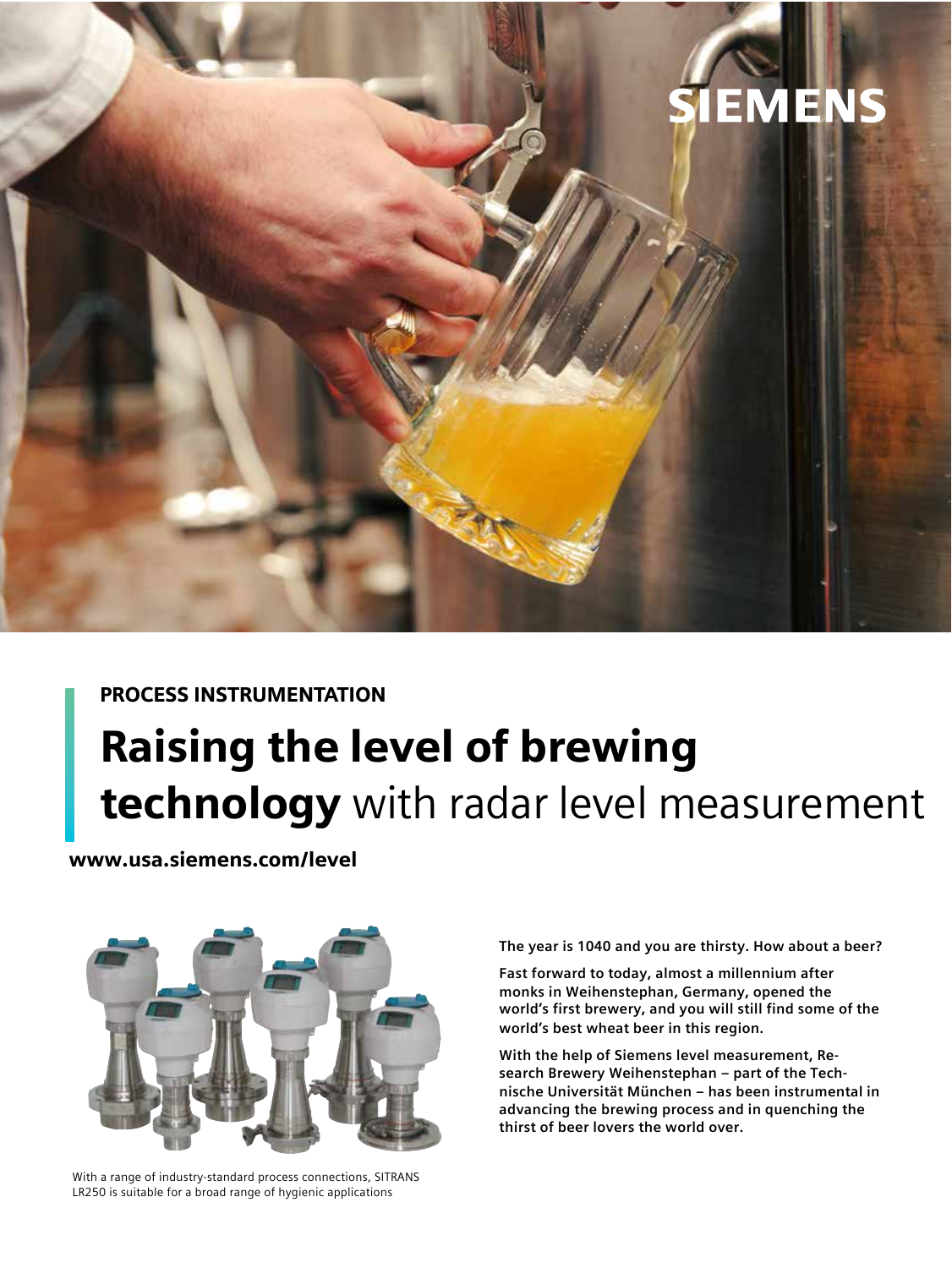#### **Bavarian beer university**

Based in Freising, about 18 miles north of Munich, Research Brewery Weihenstephan operates as a training and research center.

The facility produces 630 to1100 quarts in each batch of beer, concentrating their attention on flavor process engineering, raw material usage, prod-uct design, and food safety.

During their studies, all students in the brewery engineer and brewmaster programs work with process equipment, which is used at every step of the brewing process.

Technicians continuously measure and refine this brewing process – from the early grain mash and wort collection stages all the way to fermentation, maturation, and filtering.

Water is added to crushed barley or wheat to create a slurry called "mash." The slurry is heated and wort collection begins. Wort is a fluid created after enzymes have converted grain starches and proteins into digestible sweeteners and protein.

#### **Fermentation process instrumentation**

Hops are added to the wort and later, yeast, which begins the fermentation stage. Research Brewery Weihenstephan has 12 fermentation and maturation vessels, all of which must be closely monitored.

Level measurement in these vessels is key to quality control and the addition of ingredients. Researchers can test different flavors for new beer varieties by adding varying amounts of hop solutions and ingredients. But vessel contents must be measured throughout the additive process.

Three of the process vessels are equipped with Siemens radar transmitters. SITRANS LR250 non-contacting transmitters continuously monitor levels during vessel filling and emptying as well as for control of solutions or other ingredients throughout the fermentation process.

The transmitters were not a challenging installation, as they feature industry-standard process connections – in this case ISO 2852 (Tri-clamp). Using the device's Quick Start Wizard, technicians programmed the devices and were up and running in minutes.

## **Refreshingly reliable measurements**

Non-contacting level measurement with these radar transmitters brings a number of benefits to Research Brewery Weihenstephan.

First, other measuring devices can produce inaccurate measurements, making process control challenging for operators. False readings will disturb the batch sequence of filling and emptying.

A false low-level reading during emptying, for example, can cause an overspill in the following batch, since the tank is not truly empty when material starts flowing in.

Second, food-processing environments require hygienic equipment. The non-contacting, fully encapsulated FDA-approved flush-mounted lens antenna is easy to clean and reduces buildup.

Unlike with contacting technology, there is no need to remove SITRANS LR250 during clean-in-place cycles.

Both of these factors save time and money for any brewing facility. Easyto-install devices mean that technicians can spend their time elsewhere in the busy plant, rather than tending to the instrumentation's setup or maintenance.

In addition, reliable, accurate measurement gives operators knowledge of exactly how much material is contained in the process vessel, ensuring that no overspills occur from false low-level readings.

> SITRANS LR250 radar level transmitter, with hygienic, encapsulated antenna